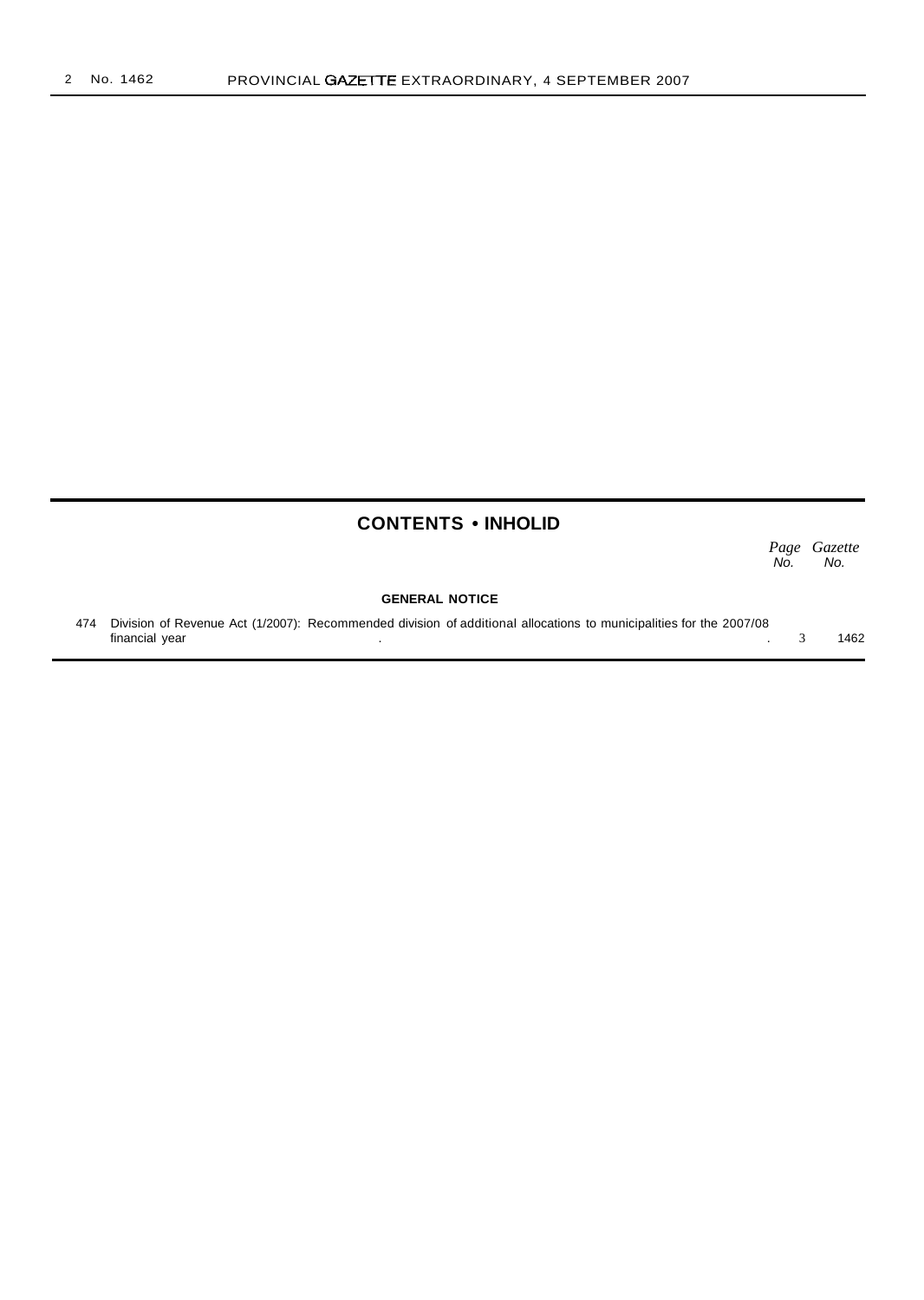## **GENERAL NOTICE**

#### **NOTICE 474 OF 2007**

MPUMALANGA TREASURY

In accordance with section 29 (2) of the Division of Revenue Act, 2007 (Act no.! of 2007), I hereby give notice ofthe recommended division, of additions to municipalities for the 2007/08 financial year as set out in the attached schedule. These allocations will be transferred according to the transfer mechanism as per the attached schedule and for the purpose and conditions set out therein.

MEC. Mpumalanga Treasury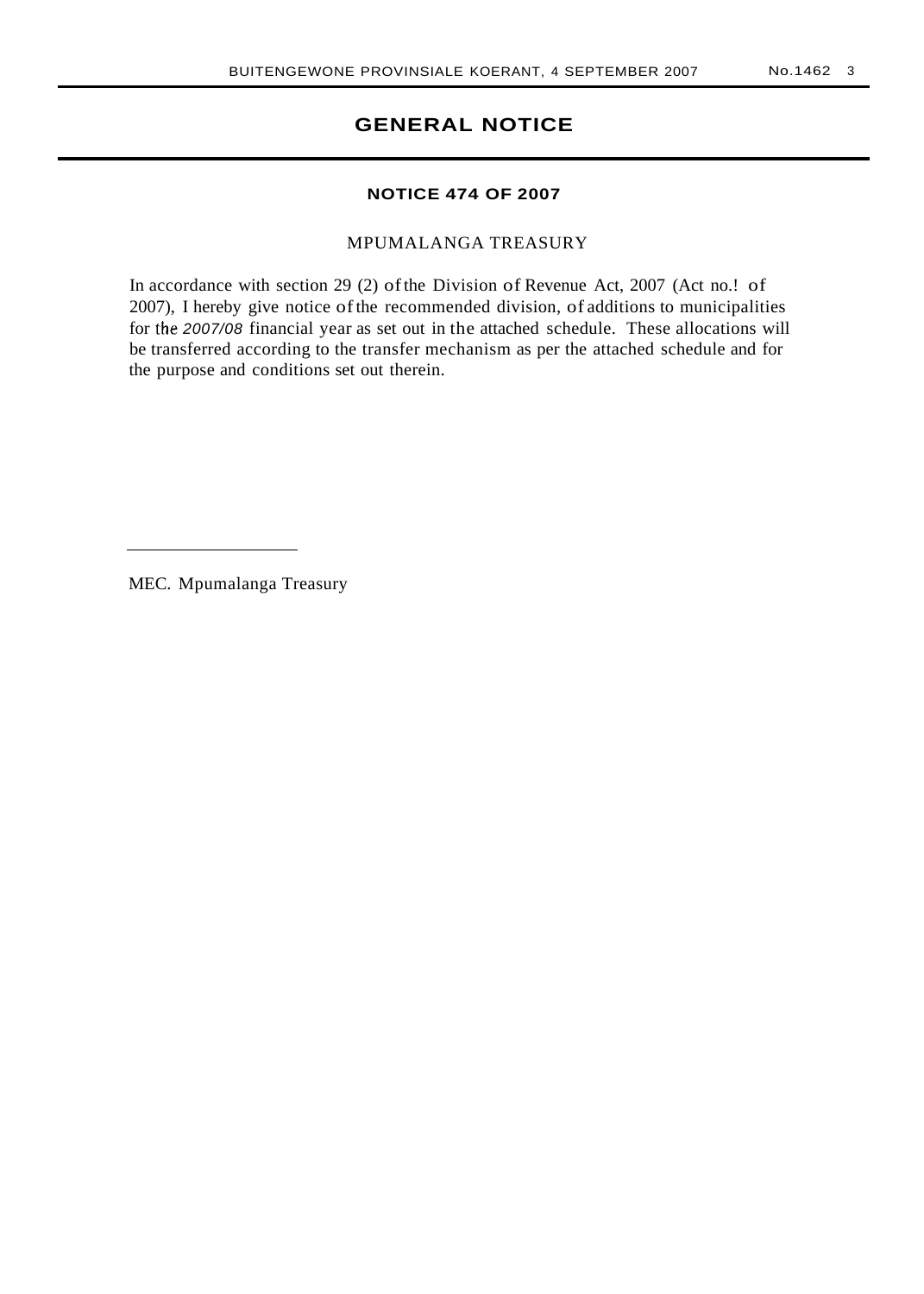## ALLOCATIONS TO MUNICIPALITIES

# *Department ofCulture. Sports and Recreation*

Ehlanzeni District Municipalities: lCT in Public Libraries

| <b>Transferring Department</b> | Department of Culture, Sports and Recreation                                                                                                                                                                                                                                                                                                                                                                                                                                                                                        |  |  |  |  |
|--------------------------------|-------------------------------------------------------------------------------------------------------------------------------------------------------------------------------------------------------------------------------------------------------------------------------------------------------------------------------------------------------------------------------------------------------------------------------------------------------------------------------------------------------------------------------------|--|--|--|--|
| Purpose of the allocation      | Providing sustainable ICT in public libraries in<br>Mpumalanga                                                                                                                                                                                                                                                                                                                                                                                                                                                                      |  |  |  |  |
| Measurable outputs             | Provide sustainable ICT in eleven libraries located in<br>Mbombela Local Municipality and Umjindi Local<br>Municipality                                                                                                                                                                                                                                                                                                                                                                                                             |  |  |  |  |
| Conditions of the grant        | • Paragraph 2.5 of the Implementation Protocol stipulates<br>that the utilization of the grant is subject to the<br>conditions determined by DCSR. DCSR has determined<br>the conditions to be the following:                                                                                                                                                                                                                                                                                                                       |  |  |  |  |
|                                | ICT PROJECT CONDITIONS:                                                                                                                                                                                                                                                                                                                                                                                                                                                                                                             |  |  |  |  |
|                                | The Municipality must submit annual ICT project<br>proposals as well as signed implementation plans per<br>Iibrary to the DCSR;                                                                                                                                                                                                                                                                                                                                                                                                     |  |  |  |  |
|                                | • Any Conditional Grant funding will only be transferred<br>to the Municipality after the Municipality has confirmed<br>its capacity to manage the funding in writing;                                                                                                                                                                                                                                                                                                                                                              |  |  |  |  |
|                                | • Any Conditional Grant funding that is transferred to the<br>Municipality may only be used for ITe services and<br>equipment procured as set out in the Implementation<br>Plan per library and that will be permanently utilized in<br>the library.                                                                                                                                                                                                                                                                                |  |  |  |  |
|                                | • DeSR will use the project proposals and implementation<br>plans to monitor compliance with the Implementation<br>Protocol. In the <i>event</i> that the DeSR establishes that the<br>grant is used for purposes other then those specified in<br>the project proposal, implementation plan and the<br>conditions of grant, the DCSR shall be entitled to<br>withdraw<br>the grant<br>and the<br>dispute<br>settlement<br>mechanisms as provided <b>In</b> paragraph 7 of the<br>Implementation Protocol will have to be followed. |  |  |  |  |
|                                | • The Municipality will submit to the DeSR quarterly<br>reports detailing expenditure incurred and whether<br>deliverables as set out in the implementation plans have<br>been achieved.                                                                                                                                                                                                                                                                                                                                            |  |  |  |  |
|                                | • The municipality will allow the ICT Project Coordinator<br>appointed by the Department to finalize implementation<br>plans and the processes and procedures for expenditure<br>and monitoring with senior municipal officials.                                                                                                                                                                                                                                                                                                    |  |  |  |  |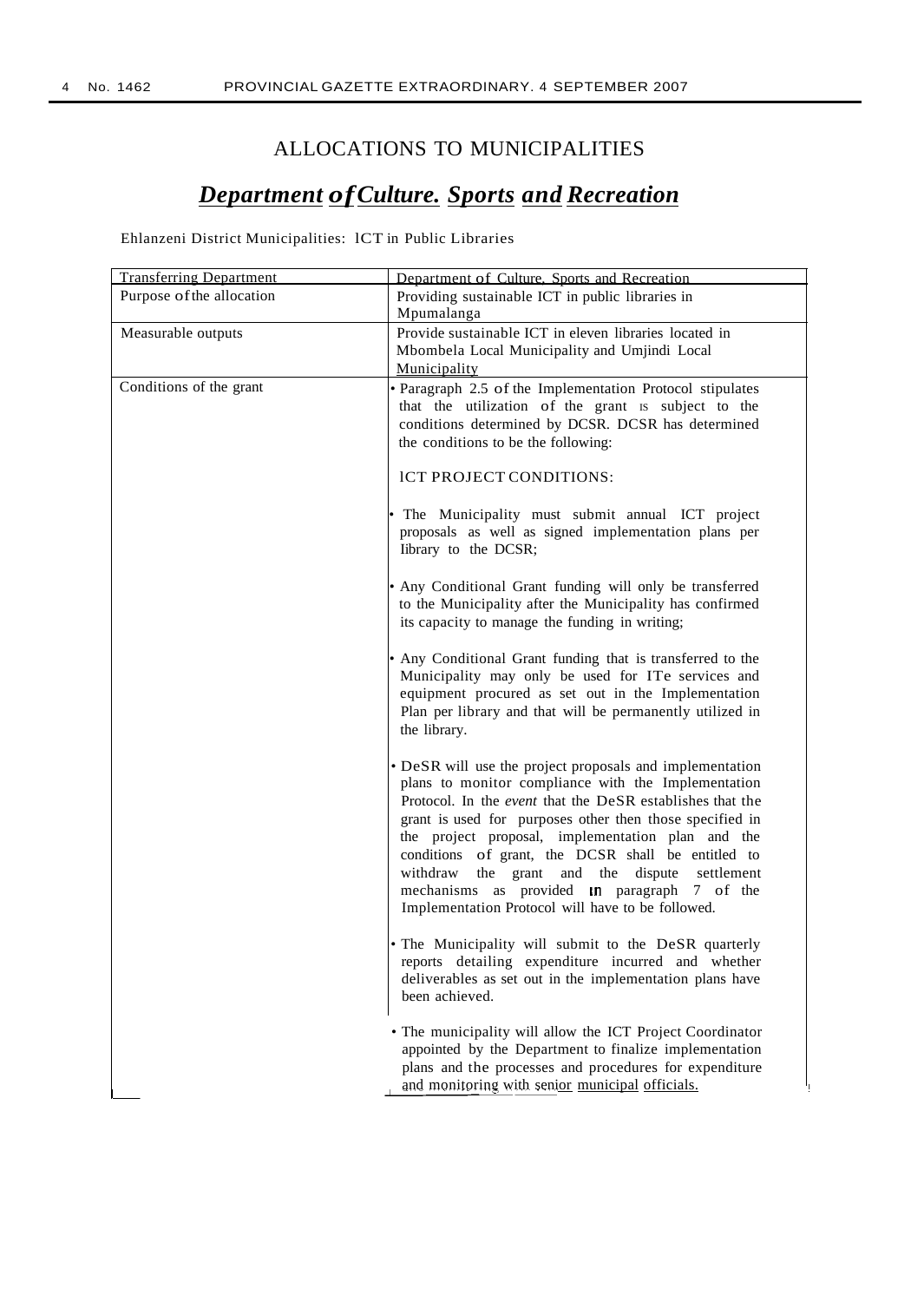| No. 1462 | ı<br>٠ |
|----------|--------|
|          |        |

|                                                                | Municipality<br>Information<br>will<br>allow<br>the<br>$\bullet$ The<br>Technologist appointed in the Region to assist librarians<br>and other municipal officials with the project proposal<br>and implementation plans for the relevant financial year                                                                                                                                                                                                       |  |  |  |  |  |  |  |  |
|----------------------------------------------------------------|----------------------------------------------------------------------------------------------------------------------------------------------------------------------------------------------------------------------------------------------------------------------------------------------------------------------------------------------------------------------------------------------------------------------------------------------------------------|--|--|--|--|--|--|--|--|
| Allocation criteria                                            | Based on the submitted project proposals from the<br>municipality.                                                                                                                                                                                                                                                                                                                                                                                             |  |  |  |  |  |  |  |  |
| Monitoring system                                              | Monthly, quarterly and annual reports from the<br>municipality                                                                                                                                                                                                                                                                                                                                                                                                 |  |  |  |  |  |  |  |  |
| Budget on which transfer is shown                              | R 761000, Programme 3: Library and Archives Services                                                                                                                                                                                                                                                                                                                                                                                                           |  |  |  |  |  |  |  |  |
| Past performance                                               | • Most public libraries were provided with ICT and<br>training in 2001-2004. Challenges were to sustain $lCT$<br>and its usage in public libraries                                                                                                                                                                                                                                                                                                             |  |  |  |  |  |  |  |  |
| Project life                                                   | 2007/08                                                                                                                                                                                                                                                                                                                                                                                                                                                        |  |  |  |  |  |  |  |  |
| Capacity and preparedness of the<br>transferring or Department | • Staff from the Department will work together with the<br>Project Manager who will be appointed for the ICT and<br>other projects                                                                                                                                                                                                                                                                                                                             |  |  |  |  |  |  |  |  |
|                                                                | • rCT consultant will be appointed who will assist<br>municipalities in finalizing implementation plans for<br>each library for the financial year. The consultant will<br>also assist municipality with their budgeting,<br>expenditure procedures and monitoring mechanisms to<br>ensure that funding is used appropriately for rCT.<br>One ICT specialist will be appointed to work directly<br>with the libraries in the district and help them with their |  |  |  |  |  |  |  |  |
|                                                                | implementation problems.                                                                                                                                                                                                                                                                                                                                                                                                                                       |  |  |  |  |  |  |  |  |
| Payment schedule                                               | • Funds will be transferred in June 2007                                                                                                                                                                                                                                                                                                                                                                                                                       |  |  |  |  |  |  |  |  |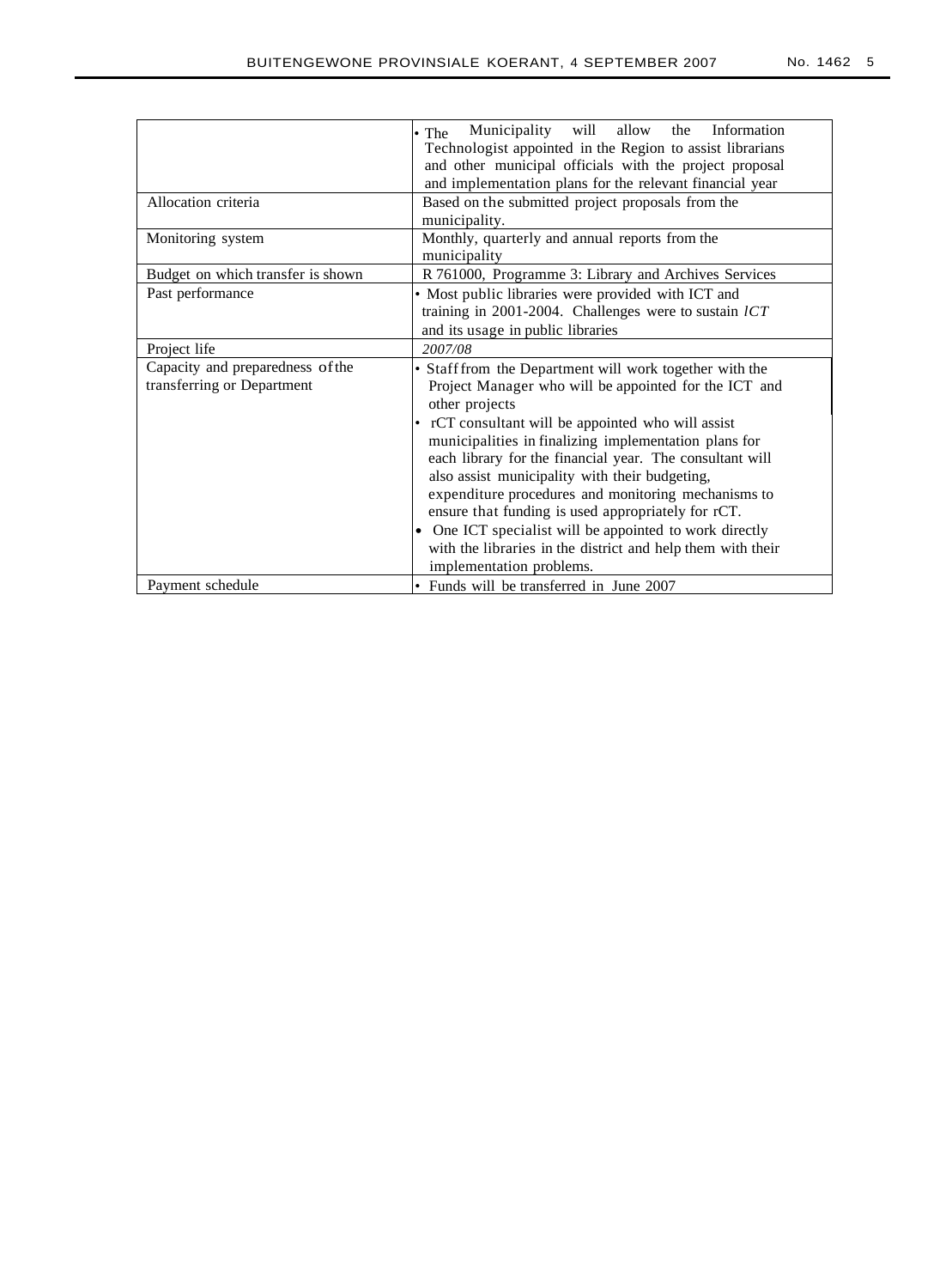### Gert Sibande District: ICT in Public Libraries

| <b>Transferring Department</b>   | Department of Culture, Sport and Recreation                                                                                                                                                                                                                                                                                                                                                                                                                                                              |
|----------------------------------|----------------------------------------------------------------------------------------------------------------------------------------------------------------------------------------------------------------------------------------------------------------------------------------------------------------------------------------------------------------------------------------------------------------------------------------------------------------------------------------------------------|
| <b>Purpose of the allocation</b> | Providing sustainable ICT in public libraries in                                                                                                                                                                                                                                                                                                                                                                                                                                                         |
|                                  | Mpumalanga                                                                                                                                                                                                                                                                                                                                                                                                                                                                                               |
| Measurable outputs               | Provide sustainable ICT in twelve libraries located in<br>Govan Mbeki Local Municipality and Albert Luthuli<br>Local Municipality                                                                                                                                                                                                                                                                                                                                                                        |
| Conditions of the grant          | Paragraph 2.5 of the Implementation Protocol stipulates<br>that the utilization of the grant is subject to the conditions<br>determined by DCSR. DCSR has determined the<br>conditions to be the following:                                                                                                                                                                                                                                                                                              |
|                                  | ICT PROJECT CONDITIONS:                                                                                                                                                                                                                                                                                                                                                                                                                                                                                  |
|                                  | The Municipality must submit annual ICT project<br>proposals as well as signed implementation plans per<br>library to the DCSR;                                                                                                                                                                                                                                                                                                                                                                          |
|                                  | oAny Conditional Grant funding will only be transferred<br>to the Municipality after the Municipality has confirmed<br>its capacity to manage the funding in writing;                                                                                                                                                                                                                                                                                                                                    |
|                                  | oAny Conditional Grant funding that is transferred to the<br>Municipality may only be used for ITC services and<br>equipment procured as set out in the Implementation<br>Plan per library and that will be permanently utilized in<br>the library;                                                                                                                                                                                                                                                      |
|                                  | oDCSR will use the project proposals and implementation<br>plans to monitor compliance with the Implementation<br>Protocol. In the event that the DCSR establishes that the<br>grant is used for purposes other then those specified in<br>the project proposal, implementation plan and the<br>conditions of grant, the DCSR shall be entitled to<br>withdraw the grant and the dispute settlement<br>mechanisms as provided in paragraph 7 of the<br>Implementation Protocol will have to be followed; |
|                                  | oThe Municipality will submit to the DCSR quarterly<br>reports detailing expenditure incurred and whether<br>deliverables as set out in the implementation plans have<br>been achieved.                                                                                                                                                                                                                                                                                                                  |
|                                  |                                                                                                                                                                                                                                                                                                                                                                                                                                                                                                          |
|                                  |                                                                                                                                                                                                                                                                                                                                                                                                                                                                                                          |
|                                  |                                                                                                                                                                                                                                                                                                                                                                                                                                                                                                          |
|                                  |                                                                                                                                                                                                                                                                                                                                                                                                                                                                                                          |
| Allocation criteria              |                                                                                                                                                                                                                                                                                                                                                                                                                                                                                                          |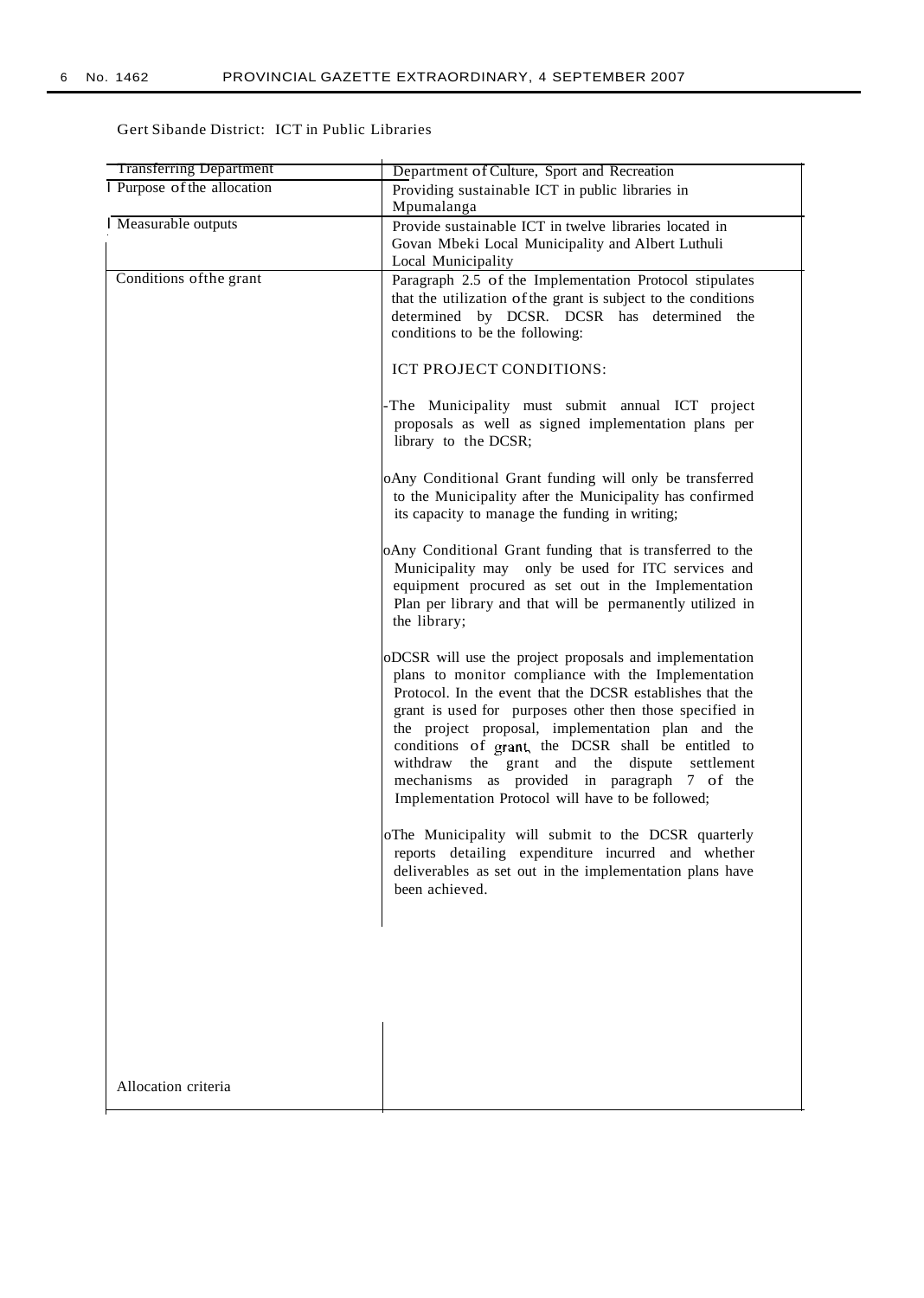| Monitoring system                 | Monthly, quarterly and annual reports from the                      |  |  |  |  |  |  |
|-----------------------------------|---------------------------------------------------------------------|--|--|--|--|--|--|
|                                   | municipality                                                        |  |  |  |  |  |  |
| Budget on which transfer is shown | RI 764841, Programme 3: Library and Archives                        |  |  |  |  |  |  |
|                                   | <b>Services</b>                                                     |  |  |  |  |  |  |
| Past performance                  | Most public libraries were provided with leT and                    |  |  |  |  |  |  |
|                                   | training in 2001-2004. Challenges were to sustain ICT               |  |  |  |  |  |  |
|                                   | and its usage in public libraries                                   |  |  |  |  |  |  |
| Project life                      | 2007108                                                             |  |  |  |  |  |  |
| Capacity and preparedness of the  | Stafffrom the Department will work together with the<br>٠           |  |  |  |  |  |  |
| transferring or Department        | Project Manager who will be appointed for the ICT and               |  |  |  |  |  |  |
|                                   | other projects                                                      |  |  |  |  |  |  |
|                                   | • ICT consultant will be appointed who will assist                  |  |  |  |  |  |  |
|                                   | municipalities in finalizing implementation plans for               |  |  |  |  |  |  |
|                                   | each library for the financial year. The consultant will            |  |  |  |  |  |  |
|                                   | also assist municipality with their budgeting,                      |  |  |  |  |  |  |
|                                   | expenditure procedures and monitoring mechanisms to                 |  |  |  |  |  |  |
|                                   | ensure that funding is used appropriately for ICT.                  |  |  |  |  |  |  |
|                                   | One JC'T specialist will be appointed to work directly<br>$\bullet$ |  |  |  |  |  |  |
|                                   | with the libraries in the district and help them with their         |  |  |  |  |  |  |
|                                   | implementation problems.                                            |  |  |  |  |  |  |
| Payment schedule                  | Funds will be transferred in June 2007                              |  |  |  |  |  |  |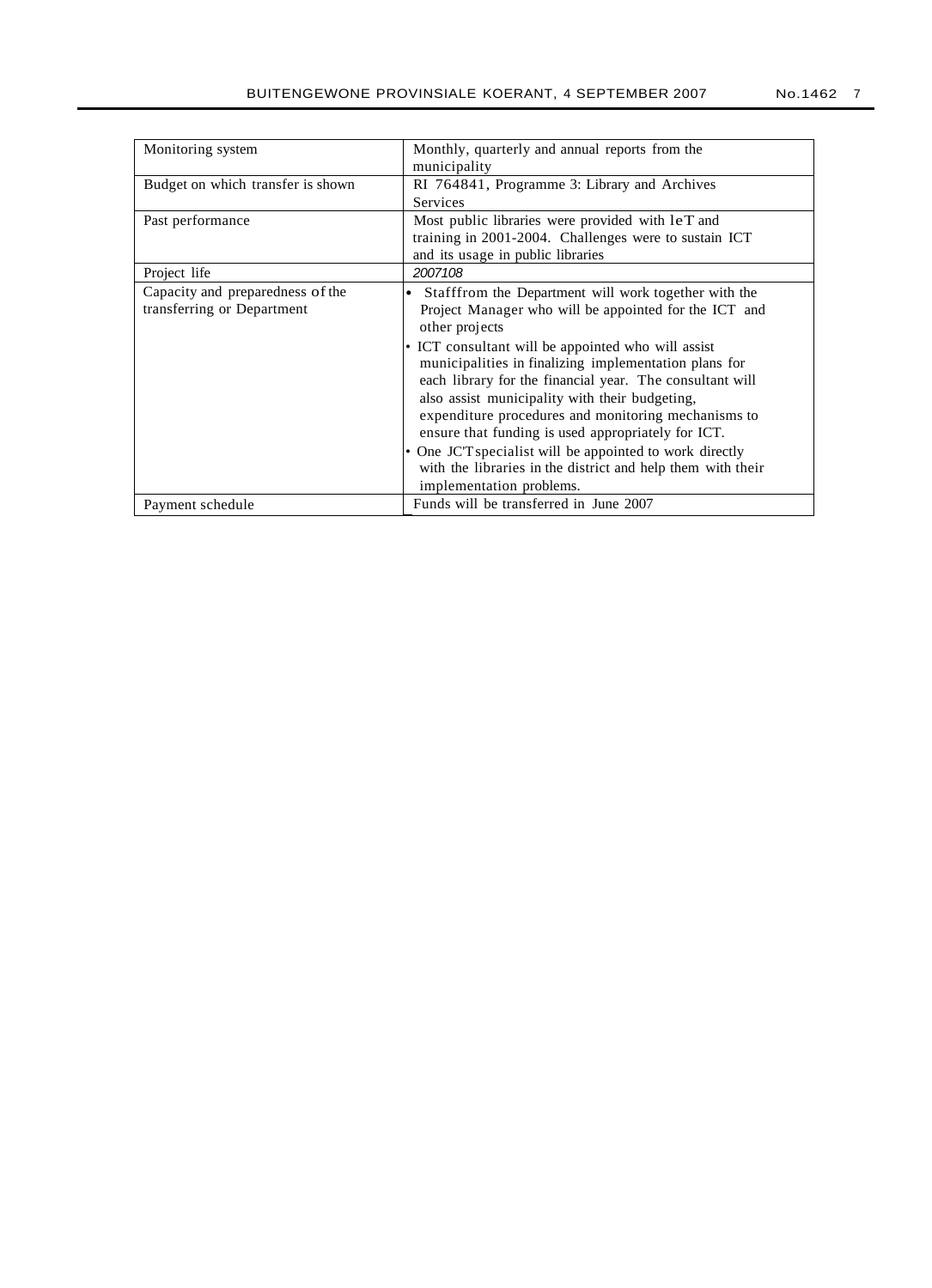## Nkangala District Municipalities: ICT in Public Libraries

| <b>Transferring Department</b> | Department of Culture, Sport and Recreation                                                                     |
|--------------------------------|-----------------------------------------------------------------------------------------------------------------|
| Purpose of the allocation      | Providing sustainable ICT in public libraries in                                                                |
|                                | Mpumalanga                                                                                                      |
| Measurable outputs             | Provide sustainable ICT in seven libraries located in Dr J.                                                     |
|                                | S. Moroka Local Municipality, Delmas Local                                                                      |
|                                | Municipality and Emalahleni Local Municipality                                                                  |
| Conditions of the grant        | Paragraph 2.5 of the Implementation Protocol stipulates                                                         |
|                                | that the utilization of the grant is subject to the conditions<br>determined by DCSK DCSR has determined the    |
|                                | conditions to be the following:                                                                                 |
|                                |                                                                                                                 |
|                                |                                                                                                                 |
|                                | ICT PROJECT CONDITIONS:                                                                                         |
|                                |                                                                                                                 |
|                                | oThe Municipality must submit annual ICT project                                                                |
|                                | proposals as well as signed implementation plans per                                                            |
|                                | library to the DCSR;                                                                                            |
|                                |                                                                                                                 |
|                                | oAny Conditional Grant funding will only be transferred                                                         |
|                                | to the Municipality after the Municipality has confirmed                                                        |
|                                | its capacity to manage the funding in writing;                                                                  |
|                                |                                                                                                                 |
|                                | oAny Conditional Grant funding that is transferred to the<br>Municipality may only be used for ITC services and |
|                                | equipment procured as set out in the Implementation                                                             |
|                                | Plan per library and that will be permanently utilized in                                                       |
|                                | the library;                                                                                                    |
|                                |                                                                                                                 |
|                                | oDCSR will use the project proposals and implementation                                                         |
|                                | plans to monitor compliance with the Implementation                                                             |
|                                | Protocol. In the event that the DCSR establishes that the                                                       |
|                                | grant is used for purposes other then those specified in                                                        |
|                                | the project proposal, implementation plan and the                                                               |
|                                | conditions of grant, the DCSR shall be entitled to<br>withdraw the grant and the dispute settlement             |
|                                | mechanisms as provided in paragraph 7 of the                                                                    |
|                                | Implementation Protocol will have to be followed;                                                               |
|                                |                                                                                                                 |
|                                | oThe Municipality will submit to the DCSR quarterly                                                             |
|                                | reports detailing expenditure incurred and whether                                                              |
|                                | deliverables as set out in the implementation plans have                                                        |
|                                | been achieved.                                                                                                  |
|                                |                                                                                                                 |
|                                | oThe municipality will allow the ICT Project Coordinator                                                        |
|                                | appointed by the Department to finalize implementation                                                          |
|                                | plans and the processes and procedures for expenditure<br>and monitoring with senior municipal officials.       |
|                                |                                                                                                                 |
|                                | oThe<br>Municipality<br>will<br>Information<br>allow<br>the                                                     |
|                                | Technologist appointed in the Region to assist librarians                                                       |
|                                | and other municipal officials with the project proposal                                                         |
|                                | and implementation plans for the relevant financial year                                                        |
|                                |                                                                                                                 |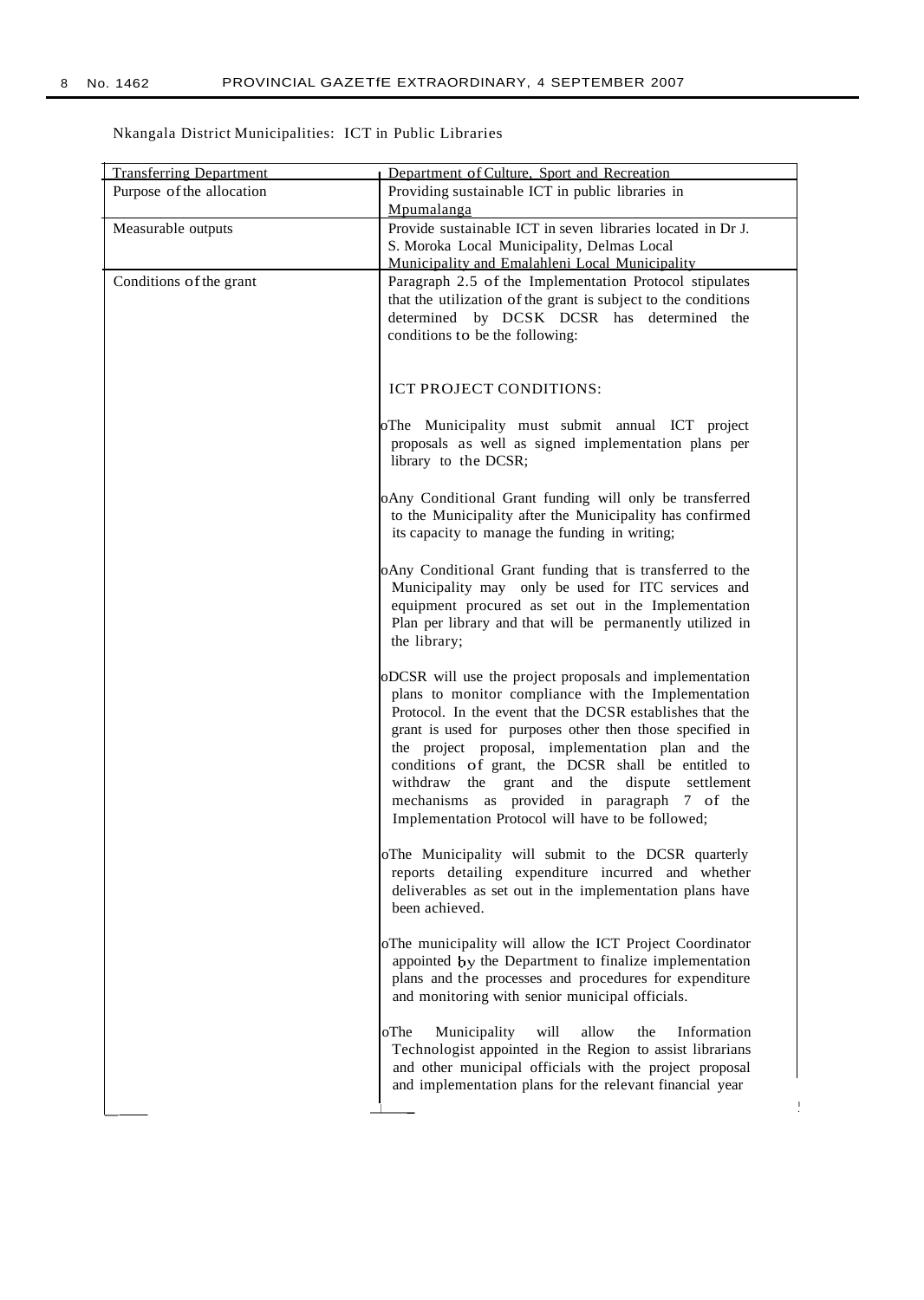| Allocation criteria               | Based on the submitted project proposals from the<br>municipality.                         |  |  |  |  |  |  |  |
|-----------------------------------|--------------------------------------------------------------------------------------------|--|--|--|--|--|--|--|
| Monitoring system                 | Monthly, quarterly and annual reports from the<br>municipality                             |  |  |  |  |  |  |  |
| Budget on which transfer is shown | R504 000, Programme 3: Library and Archives Services                                       |  |  |  |  |  |  |  |
| Past performance                  | Most public libraries were provided with ICT and                                           |  |  |  |  |  |  |  |
|                                   | training in 2001-2004. Challenges were to sustain ICT<br>and its usage in public libraries |  |  |  |  |  |  |  |
| Project life                      | 2007/08                                                                                    |  |  |  |  |  |  |  |
| Capacity and preparedness of the  | Staff from the Department will work together with the                                      |  |  |  |  |  |  |  |
| transferring or Department        | Project Manager who will be appointed for the leT and                                      |  |  |  |  |  |  |  |
|                                   | other projects                                                                             |  |  |  |  |  |  |  |
|                                   | • ICT consultant will be appointed who will assist                                         |  |  |  |  |  |  |  |
|                                   | municipalities in finalizing implementation plans for                                      |  |  |  |  |  |  |  |
|                                   | each library for the financial year. The consultant will                                   |  |  |  |  |  |  |  |
|                                   | also assist municipality with their budgeting,                                             |  |  |  |  |  |  |  |
|                                   | expenditure procedures and monitoring mechanisms to                                        |  |  |  |  |  |  |  |
|                                   | ensure that funding is used appropriately for ICT.                                         |  |  |  |  |  |  |  |
|                                   | • One ICT specialist will be appointed to work directly                                    |  |  |  |  |  |  |  |
|                                   | with the libraries in the district and help them with their                                |  |  |  |  |  |  |  |
|                                   | implementation problems.                                                                   |  |  |  |  |  |  |  |
| Payment schedule                  | Funds will be transferred in June 2007                                                     |  |  |  |  |  |  |  |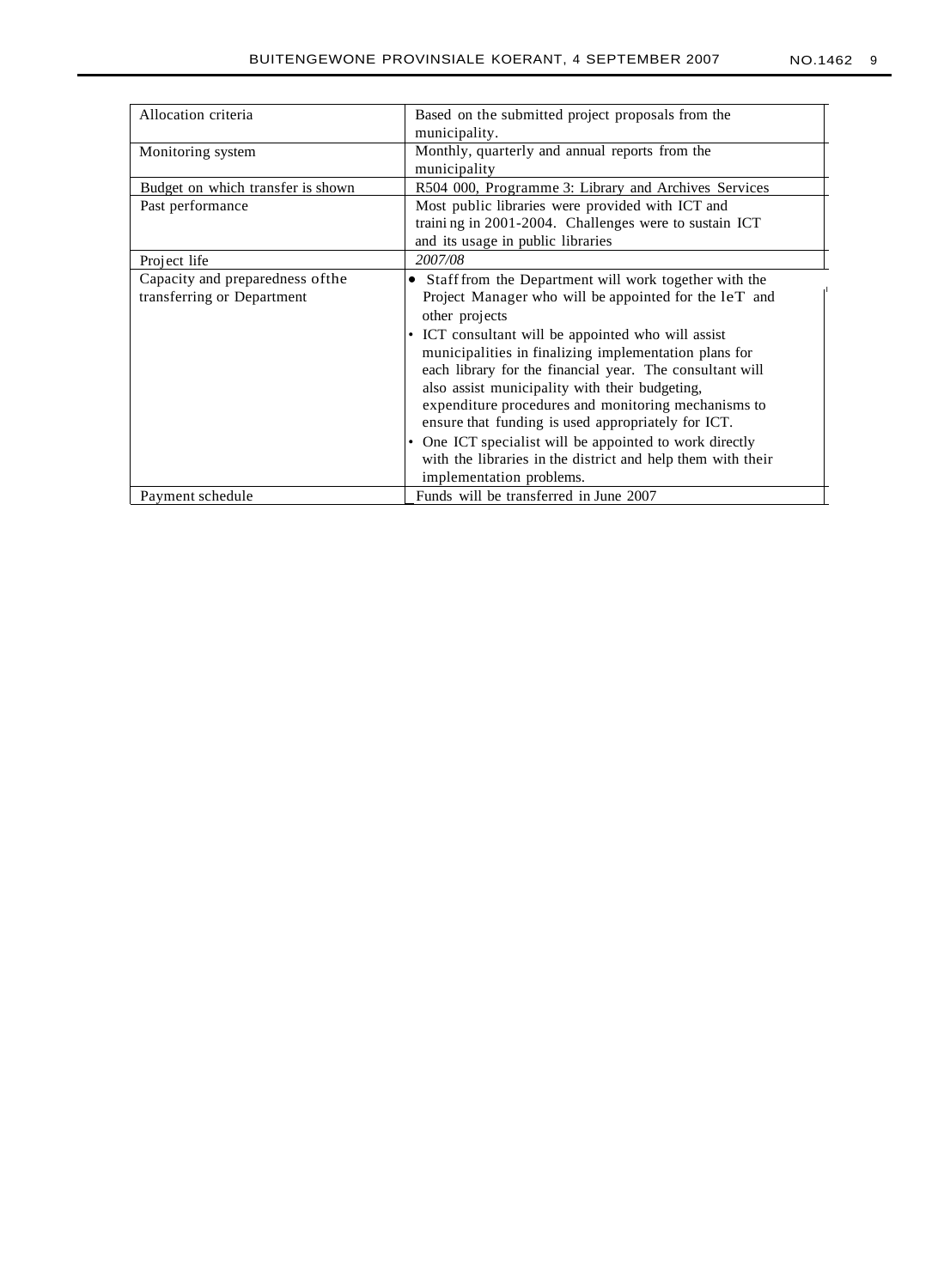### THE CENOTAPH PROJECT AND HERITAGE MONTH CELEBRATIONS TRANSFER OF FUNDS TO THE EHLANZENI DISTRICT MUNICIPALITY

| <b>Transferrinz Department</b>    | Culture, Soort and Recreation                                                       |  |  |  |  |  |  |  |
|-----------------------------------|-------------------------------------------------------------------------------------|--|--|--|--|--|--|--|
| Purpose of Allocation             | • To construct a cenotaph in honor of the heroes and heroines of the I              |  |  |  |  |  |  |  |
|                                   | liberation struggle.                                                                |  |  |  |  |  |  |  |
|                                   | $\blacktriangleright$ To manage the unveiling ceremony                              |  |  |  |  |  |  |  |
|                                   | • To facilitate and co-ordinate the Provincial Heritage Day                         |  |  |  |  |  |  |  |
|                                   | celebrations in conjunction with the DCSR.                                          |  |  |  |  |  |  |  |
| Measurable Outputs                | • Construction and successful unveiling of the cenotaph and hosting                 |  |  |  |  |  |  |  |
|                                   | of the Heritage Day celebrations'                                                   |  |  |  |  |  |  |  |
| Conditions of the grant           | • Funds to be used solely for the purpose of construction, unveiling                |  |  |  |  |  |  |  |
|                                   | of the cenotaph and preparations for the Heritage Day celebrations                  |  |  |  |  |  |  |  |
|                                   | • Integration of the project in the Municipal !DP for the region                    |  |  |  |  |  |  |  |
|                                   | Complete construction of the cenotaph before Auaust 2007                            |  |  |  |  |  |  |  |
| Allocation Criteria               | Based on the cost of cenotaph construction and the budget for the                   |  |  |  |  |  |  |  |
|                                   | celebration of Heritage Day.                                                        |  |  |  |  |  |  |  |
| Monitoring Systems                | • Management according to the Service Level Agreement                               |  |  |  |  |  |  |  |
|                                   | • Oversight committee (including the MEC, Mayor, HOD and                            |  |  |  |  |  |  |  |
|                                   | Municipal Manager)                                                                  |  |  |  |  |  |  |  |
|                                   | • Quarterly monitoring and evaluation by the Steering Committee                     |  |  |  |  |  |  |  |
|                                   | • Submission of an event report and financial statements to DCSR                    |  |  |  |  |  |  |  |
|                                   | and Steering Committee                                                              |  |  |  |  |  |  |  |
| Budget on which transfer is shown | RI, 6 million, Programme 3: Cultural Affairs                                        |  |  |  |  |  |  |  |
| Past Performance                  | Biased approach to heritage preservation and management                             |  |  |  |  |  |  |  |
| Projected Life                    | 2007/08                                                                             |  |  |  |  |  |  |  |
| Capacity and Preparedness of the  | The project forms part of the Integrated Development Planning                       |  |  |  |  |  |  |  |
| <b>Transferring Department</b>    | (10P) of the Municipality<br>An integrative departmental roll-out plan is available |  |  |  |  |  |  |  |
|                                   | The Steering Committee spearheaded by the Department will drive                     |  |  |  |  |  |  |  |
|                                   | the project                                                                         |  |  |  |  |  |  |  |
|                                   | The funds will be transferred in May and August 2007                                |  |  |  |  |  |  |  |
| Payment Schedule                  |                                                                                     |  |  |  |  |  |  |  |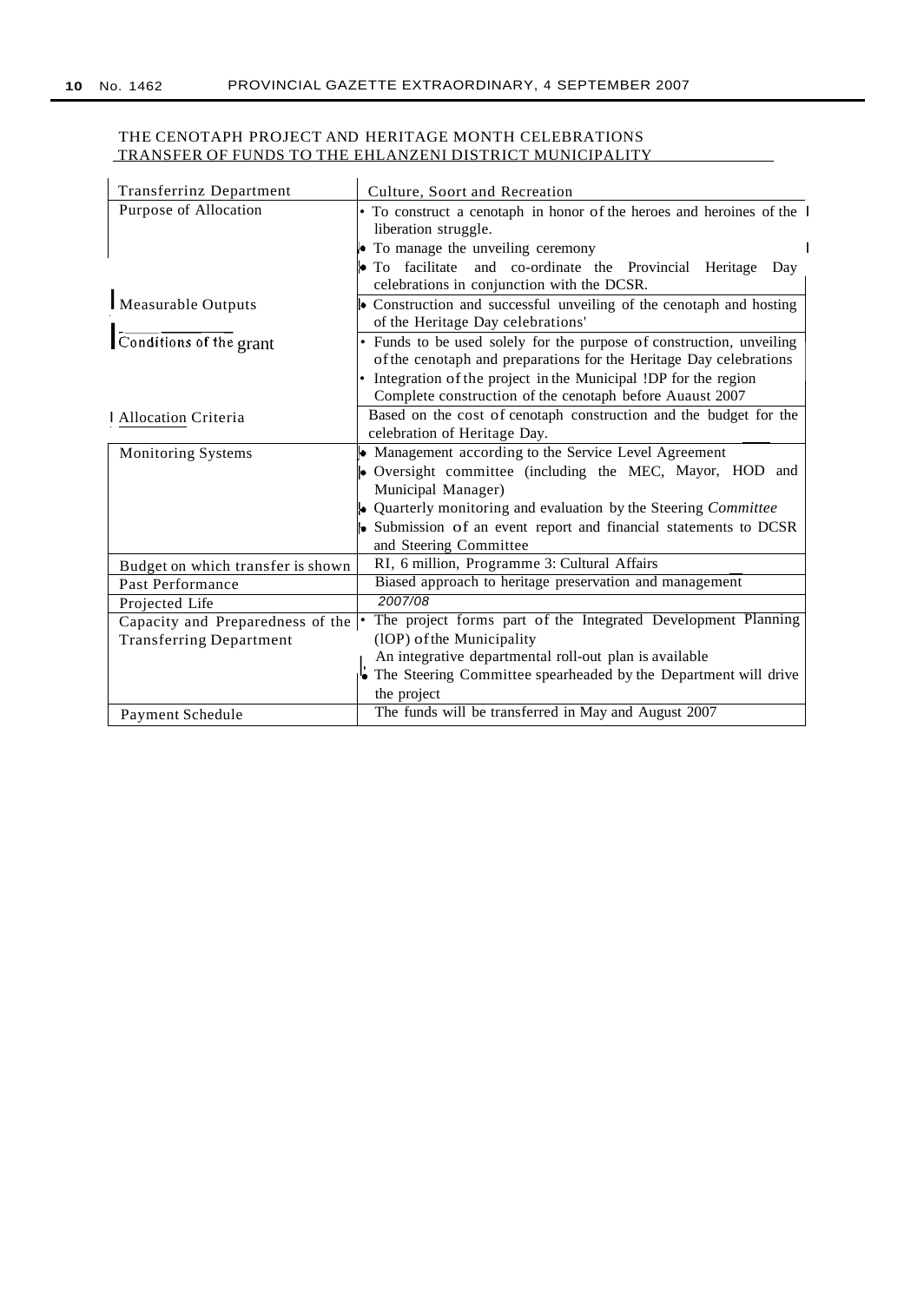# *Department ofRoads and Transport*

 $\overline{\phantom{a}}$ 

#### TRANSFER OF FUNDS TO EHLANZENI, GERT SIBANDE AND NKANGALA DISTRICT MUNICIPALITIES FOR INTERGRATED TRANSPORT PLAN (lTP)

| <b>Transferrine Department</b>    | Department of Roads and Transport                                                                                                                                                                                                                                                           |  |  |  |  |
|-----------------------------------|---------------------------------------------------------------------------------------------------------------------------------------------------------------------------------------------------------------------------------------------------------------------------------------------|--|--|--|--|
| Purpose of Allocation             | To update the Integrated Transport Plan including Public Transpon                                                                                                                                                                                                                           |  |  |  |  |
|                                   | Plan (PTP), Operating License Strategy (OLS) and Rationalization Plan                                                                                                                                                                                                                       |  |  |  |  |
|                                   | (RATPLAN) for the three District Municipalities.                                                                                                                                                                                                                                            |  |  |  |  |
| Measurable Outputs                | Updated Integrated Plan                                                                                                                                                                                                                                                                     |  |  |  |  |
|                                   | Integrated Transport Plan implemented within District Municipalities.                                                                                                                                                                                                                       |  |  |  |  |
| Conditions of the grant           | • The project must be integrated in the IOP for the District<br>Municipalities.                                                                                                                                                                                                             |  |  |  |  |
|                                   | • Funds to be used solely for the purpose of updating the integrated plan<br>by the District Municipalities.                                                                                                                                                                                |  |  |  |  |
|                                   | • All expenditure incurred must be properly recorded and accounted for<br>and a proof thereof must be retained by the District Municipalities for<br>audit purpose.                                                                                                                         |  |  |  |  |
|                                   | • The relevant legislations, including National Land Transport Act<br>(Act 22 of 2000), Public Finance Management Act (Act I of 1999),<br>Treasury Regulations, Division of Revenue, and Municipal Finance<br>Management Act, Act 56 of 2003 will apply in respect of all<br>disbursements. |  |  |  |  |
|                                   | • The transferring Department will have full access to any accounts and<br>records retained as a proof of payments for the purpose of ensuring<br>compliance with the conditions of this allocation.                                                                                        |  |  |  |  |
|                                   | • The district Municipalities must submit a progress report of the project,<br>and the breakdown of the amount paid, as well as copies of all invoices<br>within 10 days after the end of each month.                                                                                       |  |  |  |  |
|                                   | • Integrated plans updated before 3I March 2007                                                                                                                                                                                                                                             |  |  |  |  |
| Allocation Criteria               | Based on the expenditure trend for prior financial year.                                                                                                                                                                                                                                    |  |  |  |  |
| Monitoring Systems                | Management according to the Service Level Agreement.<br>• Monthly progress report and presentation by the appointed services<br>provider to the Steering Committee.                                                                                                                         |  |  |  |  |
|                                   | • Oversight committee chaired by the transferring Department<br>(consisting of officials from the Department of Transport, Provincial<br>Department of Roads and Transport and District Municipalities).                                                                                    |  |  |  |  |
|                                   | • Submission of the progress report and financial statements to                                                                                                                                                                                                                             |  |  |  |  |
| Budget on which transfer is shown | Department of Roads and Transport and Steering Committee<br>R 3,5 million, Programme 3: Public Transport                                                                                                                                                                                    |  |  |  |  |
| Budget<br>Allocation<br>per       | Distric • Ehlanzeni District Municipality – R 1,5 million                                                                                                                                                                                                                                   |  |  |  |  |
| Municipality                      | • Nkangala District Municipality - R 1.0 million                                                                                                                                                                                                                                            |  |  |  |  |
|                                   | • Gert Sibande District Municipality - R 1.0 million                                                                                                                                                                                                                                        |  |  |  |  |
| Past Performance                  | . The Integrated Transport Plan was previously<br>updated by the<br>Department of Roads and Transport in consultation with the Distric<br>Municipalities without transferring funds to District Municipalities.                                                                             |  |  |  |  |
| Projected Life                    | 2007/08                                                                                                                                                                                                                                                                                     |  |  |  |  |
|                                   | Capacity and Preparedness of the • The project forms part of the Department's Strategic Plan.                                                                                                                                                                                               |  |  |  |  |
| <b>Transferring Department</b>    | • An integrative departmental roll-out plan is available                                                                                                                                                                                                                                    |  |  |  |  |
|                                   | • The Steering Committee spearheaded by the Department will drive the<br>project                                                                                                                                                                                                            |  |  |  |  |
| Payment Schedule                  | • The funds will be transferred in one installment in June 2007 to all<br>three District Municipalities.                                                                                                                                                                                    |  |  |  |  |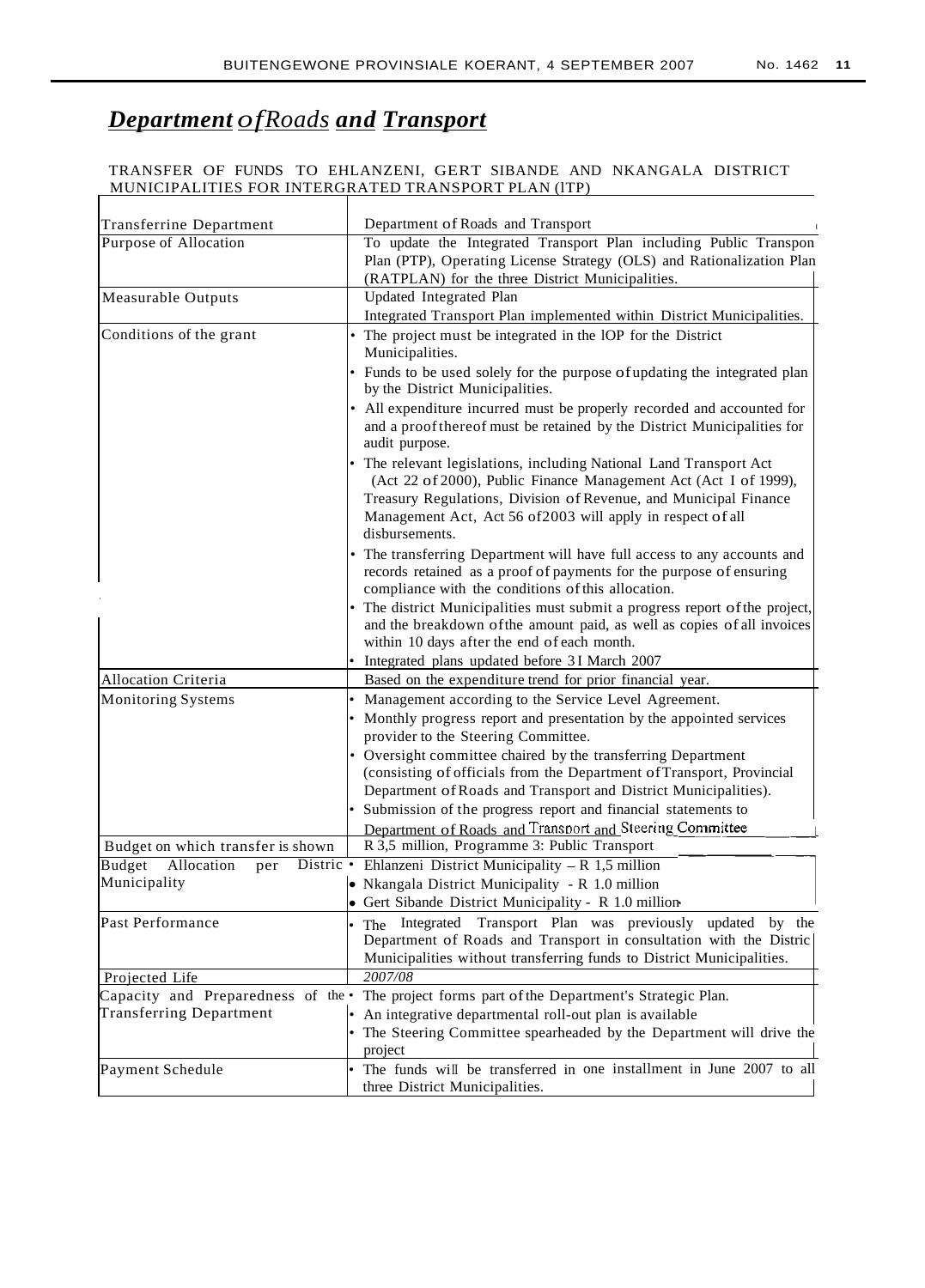|               |                                                           | <b>ICT IN PUBLIC LIBRARIES</b><br><b>CENOTAPH AND HERITAGE MONTH</b><br><b>CELEBRATIONS</b> |                                 |                                     |                           |                                 |                              |                    |                                 |                              |                    |                                 |                              |
|---------------|-----------------------------------------------------------|---------------------------------------------------------------------------------------------|---------------------------------|-------------------------------------|---------------------------|---------------------------------|------------------------------|--------------------|---------------------------------|------------------------------|--------------------|---------------------------------|------------------------------|
|               |                                                           |                                                                                             | Provincial Financial Year       |                                     |                           | <b>Municipal Financial Year</b> |                              |                    | Provincial Financial Year       |                              |                    | Municipal Financial Year        |                              |
| <b>Number</b> | <b>Municipality</b>                                       | Main<br>Allocation                                                                          | <b>Additional</b><br>Allocation | <b>Revised</b><br><b>Allocation</b> | Main<br><b>Allocation</b> | Additional<br>Allocation        | <b>Revised</b><br>Allocation | Main<br>Allocation | Additional<br><b>Allocation</b> | <b>Revised</b><br>Allocation | Main<br>Allocation | <b>Additional</b><br>Allocation | <b>Revised</b><br>Allocation |
|               |                                                           | 2007/08<br>(R'OOO)                                                                          | 2007/08<br>(R'OOO)              | 2007/08<br>(R'OOO)                  | 2007/08<br>(R'OOO)        | 2007/08<br>(R'000)              | 2007/08<br>(R'OOO)           | 2007/08<br>(R'OOO) | 2007108<br>(R'OOO)              | 2007/08<br>(R'OOO)           | 2007/08<br>(R'OOO) | 2007108<br>(R'OOO)              | 2007/08<br>(R'OOO)           |
| <b>MP301</b>  | Albert Luthuli                                            |                                                                                             |                                 |                                     |                           |                                 |                              |                    |                                 |                              |                    |                                 |                              |
| MP302         | Msukahgwa                                                 |                                                                                             |                                 |                                     |                           |                                 |                              |                    |                                 |                              |                    |                                 |                              |
| MP303         | Mkhondo                                                   |                                                                                             |                                 |                                     |                           |                                 |                              |                    |                                 |                              |                    |                                 |                              |
| MP304         | <b>Seme</b>                                               |                                                                                             |                                 |                                     |                           |                                 |                              |                    |                                 |                              |                    |                                 |                              |
| MP305         | Lekwa                                                     |                                                                                             |                                 |                                     |                           |                                 |                              |                    |                                 |                              |                    |                                 |                              |
| MP306         | <b>Dipaleseng</b>                                         |                                                                                             |                                 |                                     |                           |                                 |                              |                    |                                 |                              |                    |                                 |                              |
|               | <b>Total: Gert Sibande</b><br><b>Distnct Municipality</b> | 1.765                                                                                       |                                 |                                     | 1,765                     |                                 |                              |                    |                                 |                              |                    |                                 |                              |
| <b>MP311</b>  | Delmas                                                    |                                                                                             |                                 |                                     |                           |                                 |                              |                    |                                 |                              |                    |                                 |                              |
| MP314         | Emakhazem                                                 |                                                                                             |                                 |                                     |                           |                                 |                              |                    |                                 |                              |                    |                                 |                              |
| MP315         | Thembisile                                                |                                                                                             |                                 |                                     |                           |                                 |                              |                    |                                 |                              |                    |                                 |                              |
| MP316         | Dr J.S<br>Moroka                                          |                                                                                             |                                 |                                     |                           |                                 |                              |                    |                                 |                              |                    |                                 |                              |
|               | Total. Nkangala District<br>Municipality                  | 504                                                                                         |                                 |                                     | 504                       |                                 |                              |                    |                                 |                              |                    |                                 |                              |
| MP321         | <b>Thaba Chweu</b>                                        |                                                                                             |                                 |                                     |                           |                                 |                              |                    |                                 |                              |                    |                                 |                              |
| MP323         | Urnjindi                                                  |                                                                                             |                                 |                                     |                           |                                 |                              |                    |                                 |                              |                    |                                 |                              |
| MP324         | Nkomazi                                                   |                                                                                             |                                 |                                     |                           |                                 |                              |                    |                                 |                              |                    |                                 |                              |
|               | <b>Total: Ehlanzeni District</b><br>Municivality          | 761                                                                                         |                                 |                                     | 761                       |                                 |                              | 1,600              |                                 |                              | 1,600              |                                 |                              |
|               |                                                           |                                                                                             |                                 |                                     |                           |                                 |                              |                    |                                 |                              |                    |                                 |                              |
|               | Tolal: Mpumalanga<br><b>Municipalities</b>                | 3.030                                                                                       |                                 |                                     | 3.030                     |                                 |                              | 1.600              |                                 |                              | 1.600              |                                 |                              |